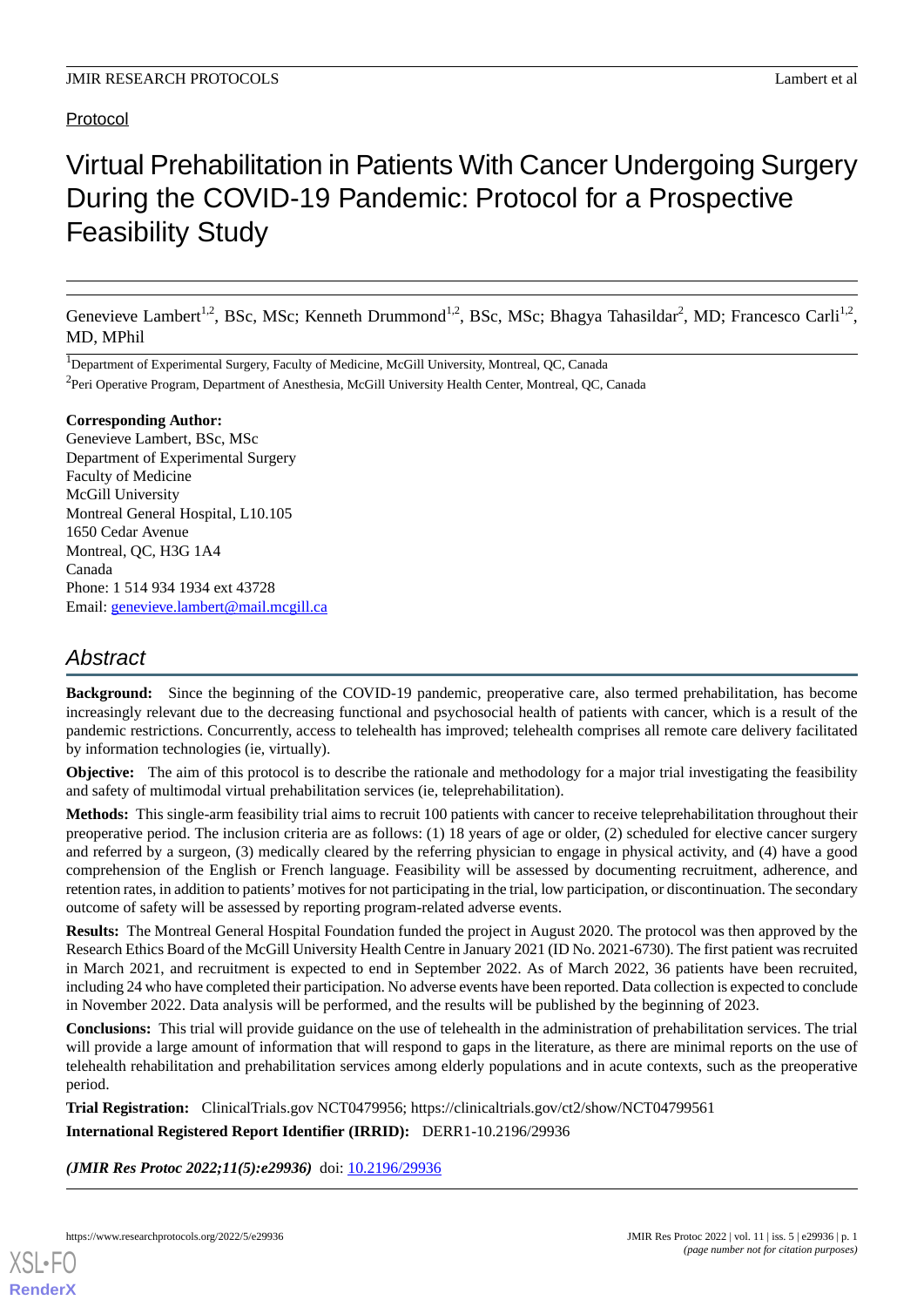#### **KEYWORDS**

prehabilitation; telehealth; functional capacity; cancer care; exercise; malnutrition; psychosocial support

## *Introduction*

The COVID-19 pandemic prompted many health disparities globally. Notably, the World Health Organization has warned of the possible postponement or cancellation of cancer surgery and the risk of death of many patients awaiting surgery [\[1](#page-7-0),[2\]](#page-7-1). The potential impacts of the pandemic on both the physical and mental health of patients were previously discussed in editorials and articles [\[3](#page-7-2)-[6\]](#page-7-3). Prehabilitation is a novel field of study, whereby the principles of rehabilitation are applied preoperatively to optimize patient health with the hope of minimizing the stress experienced with patients' surgery and the recovery that ensues. Prehabilitation is multidisciplinary and addresses modifiable risk factors by providing patients with multimodal health interventions, such as exercise programs, nutritional support, and psychosocial support [\[7](#page-7-4)]. The literature on prehabilitation is rapidly evolving and has highlighted prehabilitation as a useful clinical tool that might attenuate the anticipated preoperative health deficits associated with a cancer diagnosis and its treatments [\[8](#page-7-5)]. For instance, patients with cancer are more prone to be in a catabolic state due to neoadjuvant therapies, which adds to the symptom-related burden of the disease and alters dietary patterns [[9\]](#page-7-6). Management of such comorbidities by prehabilitation has been demonstrated to have potential for improving patient fitness, patient-reported health outcomes, and perioperative outcomes [[10](#page-7-7)[-12](#page-7-8)]. These interventions may be especially applicable in the context of the pandemic in view of the extended waiting times to access surgery [[3,](#page-7-2)[4](#page-7-9),[13\]](#page-7-10).

Teleprehabilitation was defined in a previously published commentary by our group in 2020 [\[5](#page-7-11)] as the use of technologies to deliver health interventions to patients prior to surgery. Briefly, the commentary elaborated on the benefits and opportunities of using various technological tools available [[14](#page-7-12)[,15](#page-7-13)]. The commentary suggested that combined systems of videoconferencing and wearable devices may be optimal in providing personalized feedback [\[5](#page-7-11)]. Videoconferencing has been proven to be feasible and beneficial [\[16](#page-8-0)] for delivering rehabilitation, nutritional counseling, and psychological counseling [[17-](#page-8-1)[20\]](#page-8-2). Furthermore, wearable devices, such as training watches, can provide quantifiable feedback to users, which raises awareness of their daily habits (eg, sleep [[21\]](#page-8-3), physical activity [[22\]](#page-8-4), or inactivity [\[23](#page-8-5)]) in order to improve their lifestyle; this is especially important for this high-risk population. However, there is little to no literature on the subject for elderly populations in an acute context, such as the preoperative period [\[24](#page-8-6)], and for multimodal teleprehabilitation interventions.

This proposal has been set up to investigate the use of technologies, such as videoconferencing and training watches [[5\]](#page-7-11), to enable our prehabilitation clinic to continue to support people with cancer in a virtual format and deliver safe remote counseling by specialist health care providers. The goal of this study is to demonstrate the feasibility and safety of multimodal prehabilitation administered via videoconference. These

outcomes have been targeted due to a lack of process and system outcomes being reported in the literature, specifically regarding multimodal interventions and combined technology systems, which, to our knowledge, are almost absent from the literature [[15,](#page-7-13)[24\]](#page-8-6). We hypothesized that it will be feasible to recruit patients with cancer requiring surgery and administer a 4-week individualized prehabilitation program that is delivered virtually. Further, we hypothesize that less than 5% of patients will experience severe adverse events related to teleprehabilitation interventions.

## *Methods*

## **Ethics Approval**

The trial protocol was approved by the Research Ethics Board (REB) of the McGill University Health Centre (MUHC), Montreal, Quebec, on January 5, 2021 (trial identification No. 2021-6730; protocol amendment No. V-04). The trial was registered prospectively on March 16, 2021, on ClinicalTrials.gov (NCT04799561).

#### **Study Design**

The protocol is for a single-arm feasibility study. It involves patients who will receive distance-delivered support for all components of the home-based prehabilitation program following a baseline health evaluation, in addition to 2 months of follow-up postsurgery. The program includes a personalized exercise program, nutrition support, mental well-being consultations, and, if needed, smoking cessation support. The technologies (ie, a tablet and an activity-monitoring watch) will be used to provide personalized counseling and patient education remotely and to assess program adherence. Informed consent will be obtained from all patients, as per the Health Canada regulations enforced by the REB, and will precede any assessments.

## **Inclusion and Exclusion Criteria**

Patients will be deemed eligible for the study if they are 18 years of age or older, have been referred for elective surgical management of thoracoabdominal cancer at one of the MUHC sites, and have been medically cleared for exercise by their surgeons. The research staff will not contact patients who are anticipated to receive surgical interventions in less than 4 weeks from the referral date.

Prior to recruitment, the medical research team will screen all patients for health conditions that might preclude their participation in the prehabilitation program by reviewing their medical files and, if necessary, contacting them over the phone.

Exclusion criteria for participation in the study are as follows: comorbid medical, physical, or psychological conditions, whereby exercise and oral nutrition is contraindicated; acute or unstable cardiac conditions; American Society of Anesthesiologists physical status class of IV or V; disabling orthopedic or neuromuscular disease; psychosis; dementia; cardiac failure (New York Heart Association functional class

 $XS$ -FO **[RenderX](http://www.renderx.com/)**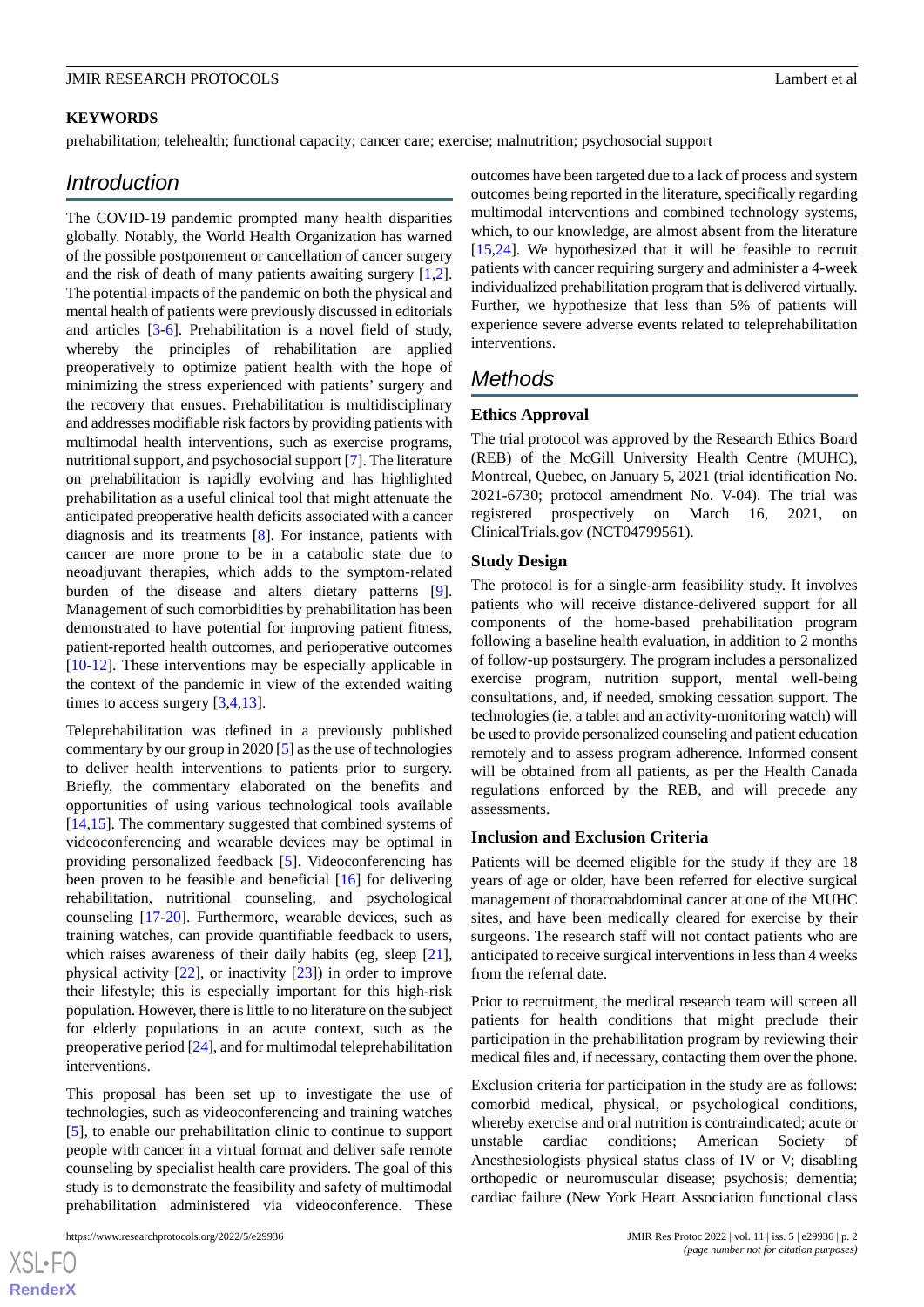#### **JMIR RESEARCH PROTOCOLS** Lambert et al.

of III or IV); severe chronic obstructive pulmonary disease (forced expiratory volume in first second of expiration <50% predicted); end-stage liver or kidney disease; and severe anemia (symptomatic or hematocrit <30%). Patients with poor comprehension of the English or French language will not be recruited.

#### **Patient Recruitment**

The recruitment process will begin at the MUHC following cancer diagnosis by surgical investigators. Surgeons will refer prospective study candidates to the study coordinator in the prehabilitation unit, who will then screen and contact patients and explain to them the nature of the study. If the patients express interest, they will be scheduled for an initial visit at the prehabilitation unit to review the study, provide consent, and undergo a baseline health evaluation. During the initial visit, the coordinator will review the details of the study with the patient, provide clarifications as needed, and acquire informed consent in accordance with good clinical practice guidelines. It will be reiterated that participation in the trial is voluntary, and involvement will not affect the quality of care that patients receive. Following the acquisition of informed consent, the baseline evaluation will be conducted by a physician, exercise physiologist, and dietician.

#### **Baseline and Follow-up Assessments**

Prior to performing the baseline assessment, basic health information will be obtained, including the following: (1) prior medical history, (2) standardized anthropometric measurements (ie, height, weight, and waist and hip circumferences), (3) a bioelectric impedance analysis, and (4) a basic blood test (ie, hemoglobin, albumin, prealbumin, creatinine, C-reactive protein, and B-natriuretic peptide). The baseline assessment will include functional tests, a nutritional consultation, and self-reported questionnaires.

The clinic will have all patients perform a battery of tests, which will be used to assess functional capacity, facilitate the personalization of their respective exercise prescriptions, and help in evaluating progress throughout the continuum of care. The battery of tests will include the following: (1) the 6-minute walk test performed in accordance with the recommendations of the American Thoracic Society  $[25]$  $[25]$ , (2) the timed up and go test  $[26]$  $[26]$ ,  $(3)$  the timed sit-to-stand test  $[27]$  $[27]$ ,  $(4)$  handgrip strength measured using a hand dynamometer [[28\]](#page-8-10), and (5) a timed unilateral curl test [[29\]](#page-8-11).

All patients will receive a nutritional consultation with a registered dietician to review dietary habits, assess their nutritional status and risk of malnutrition, and determine their optimal nutritional intervention. The dietician will consult several measures, such as anthropometric data, a complete 3-day food log, recent blood tests (ie, albumin, C-reactive protein, and hemoglobin  $A_{1C}$ ), and an MUHC abridged Patient-Generated Subjective Global Assessment (aPG-SGA) [[30\]](#page-8-12), in addition to functional measures (ie, handgrip strength).

Patient-reported measures are important and are often overlooked in the clinical setting. Therefore, patients will be asked to complete questionnaires that subjectively assess the following: functional capacity (ie, the Duke Activity Status Index [\[31](#page-8-13)]), quality of life (ie, the EQ-5D [[32\]](#page-8-14)), mental well-being (ie, the Hospital Anxiety and Depression Scale [\[33\]](#page-8-15)), psychological distress (ie, distress thermometer), physical disability (ie, the World Health Organization Disability Assessment Schedule, version 2.0), and energy expenditure (ie, the Community Healthy Activities Model Program for Seniors [[34,](#page-8-16)[35\]](#page-8-17)).

Following the baseline assessment, patients will be provided with a Samsung tablet and Polar training watch; they will also be given access to a 45-minute technical workshop on the different preset apps, utilities, and educational video content available [[36\]](#page-8-18). Patients will receive the multimodal prehabilitation services until their respective surgeries; the prehabilitation services will include a personalized exercise program, nutritional guidance and supplementation, psychosocial counseling, and medical optimization as deemed necessary. The exercise physiologists will monitor and interact with patients remotely with weekly virtual counseling sessions, and they will liaise with the multidisciplinary team to provide updates on patient progress. Therefore, patients will only have to come to the hospital for essential medical appointments. Patients will have assessments performed at four time points: at baseline, 24 hours prior to surgery, 4 weeks after surgery, and 8 weeks after surgery.

#### **Interventions**

#### *Overview*

The program to be provided to patients is two-fold: the first part consists of individual counseling sessions with different health care professionals, and the second component is a home-based prehabilitation program, whereby patients will be remotely followed by exercise physiologists.

The multidisciplinary prehabilitation team will be available to further support patients and their respective needs (ie, exercise, nutrition, and psychosocial support). If needed, health care professionals will be able to contact patients via the Zoom videoconferencing platform (Zoom Video Communications, Inc) [[37\]](#page-8-19), which will be facilitated using the tablet provided.

Exercise physiologists will follow up with patients regularly throughout the continuum of care (ie, before and after their surgery) [\[38\]](#page-9-0) and refer them to the relevant specialists as needed; see [Figure 1](#page-3-0) for the patient-centered delivery-of-care plan.

On their tablets, patients will have access to premade educational videos to provide them with further support and guidance on the following important health concepts: physical activity (ie, aerobic, resistance, and flexibility), nutrition optimization (ie, healthy eating, improving protein and energy intake, portion size, and glycemic control), psychological exercises (ie, breathing exercises, relaxation, imaging, and visualization), and smoking cessation.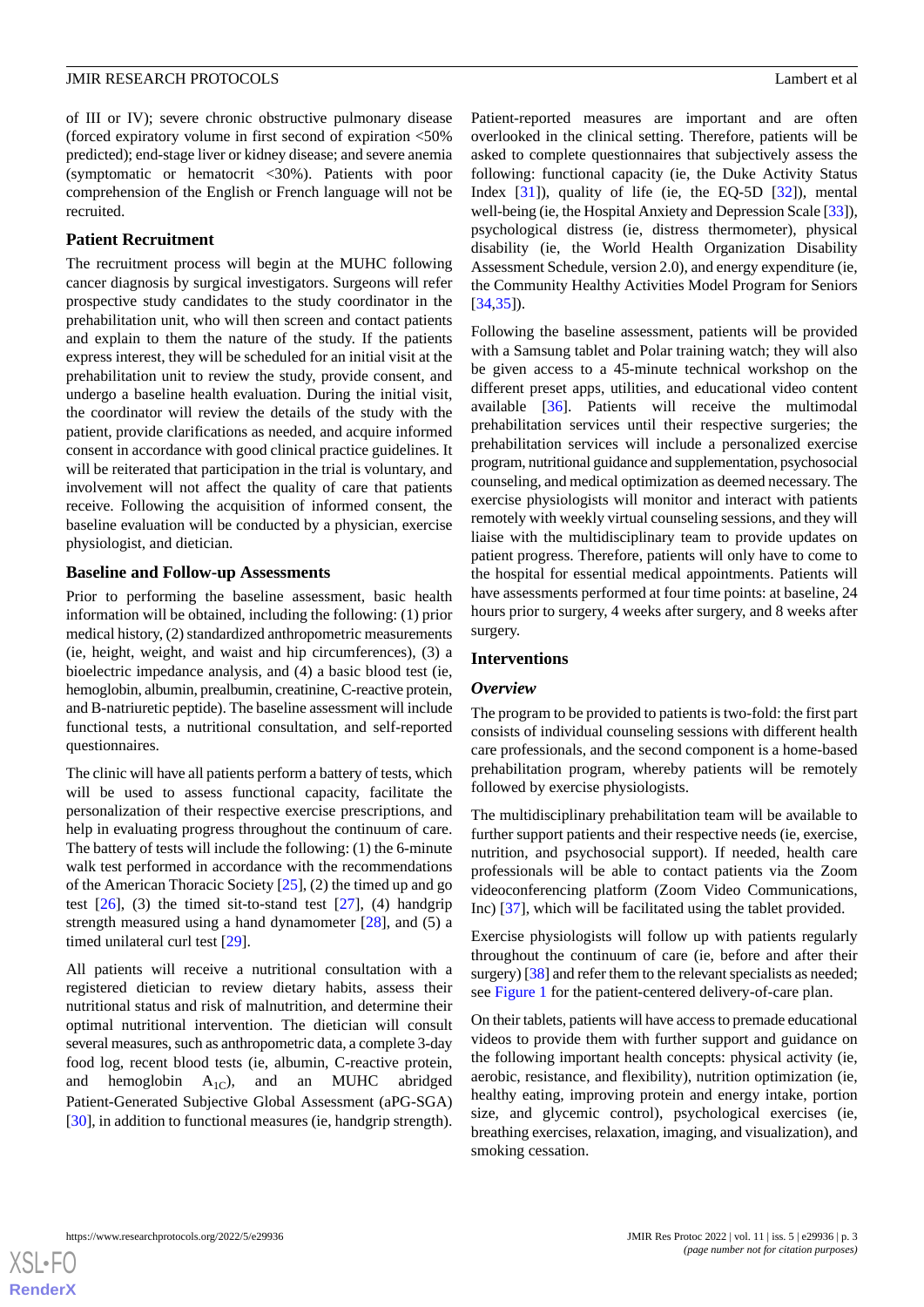<span id="page-3-0"></span>Figure 1. Patient-centered delivery-of-care model.



## *Recommended Exercise Program*

As previously discussed, patients' mobility and capacity to undertake exercise will be evaluated before creating the personalized exercise program. They will be provided with explanations about the program, and their adherence to the program will be monitored and facilitated by the Polar watch provided. Patients will be instructed on how to perform aerobic exercise at home by either walking or cycling (ie, beginning at 50% of their respective heart rate reserve for a minimum target of 30 minutes per day, minimum bouts of 10 minutes, five times per week). The exercise physiologists will adjust the exercise volume or intensity in a stepwise fashion, increasing it by 10% per week, if tolerable. Resistance training will also be encouraged, and patients will be asked to complete a series of eight exercises targeting the major muscle groups three times per week. The exercises will be performed using body weight, elastic bands, or both; two to three sets of 8 to 12 repetitions will be performed.

Physical safety will be addressed before establishing the recommended exercises by evaluating the patient's functional capacities, prior injuries, and physical limitations. This ensures the safety of every patient in the physical activity program that will be done at home.

## *Nutritional Component: Supplementation and Follow-up*

The patient's nutritional status and dietary intake will be assessed by the nutritionist. The dietician will consult basic anthropometric and laboratory measures, in addition to a nutritional screening tool (ie, the aPG-SGA [\[30](#page-8-12)]), in order to help them assess each patient's dietary needs and extent of nutritional disparity, if present. All patients will receive daily dietary supplements of whey protein. Special precautions will be taken if patients have specific medical conditions (eg, diabetes).

The nutritionist will assess and counsel patients through the videoconferencing app within the first week of enrollment. If needed, additional counseling sessions will be possible through the same platform, depending on patients' needs. Adherence to the nutritional recommendations will be assessed by having the patient take pictures of their meals one day per week, which will be sent to the dietician.

[XSL](http://www.w3.org/Style/XSL)•FO **[RenderX](http://www.renderx.com/)**

## *Psychological Component*

Patients will be allocated up to 1.5 hours of counseling with a psychology-trained specialist through the teleconferencing app so they can learn mental relaxation and coping mechanisms. Given that patients may experience varying degrees of emotional distress, more sessions can be provided if needed.

## *Lifestyle Modification Component*

Patients with smoking habits will meet with a respiratory specialist through videoconferencing. The respiratory specialist will establish recommendations and contact the physician for the recommended smoking cessation protocol. The respiratory specialist will explain the use of an inspiratory muscle training (IMT) device to be used at home. The patient will be instructed to use the IMT device every day for a minimum of two series of 30 breaths each. Weekly improvements will be assessed through home-based videoconferencing.

## **Material for Patients**

In addition to the standard material provided in previous prehabilitation studies (ie, booklet, nutritional supplement, relaxation recording, elastic band, and IMT device), patients in this cohort will have access to two technological tools. These tools will be used to create the telehealth system that allows for interaction between the prehabilitation team and patients during different parts of the program. The two tools, as seen in [Figure](#page-4-0) [2,](#page-4-0) are (1) a Polar watch and (2) a Samsung tablet, which is loaned to patients for the duration of the study with its respective charger.

The first tool is a Polar Ignite fitness watch. This watch will allow patients to monitor their heart rate and physical activity volume during aerobic and resistance training, in addition to daily activities, directly on their watch or on the app installed on their tablet. For patients to view their physical activity data on their tablet, they must synchronize their watches with the Polar app on their tablet using Bluetooth. It is recommended that they synchronize their watches daily. The information collected from the watch will be uploaded instantaneously onto their Polar personal account when the tablet is connected to the internet. Since patients' "personal" Polar accounts will be connected to the exercise physiologists' "coach" accounts (ie, accounts for exercise physiologists to access their patients'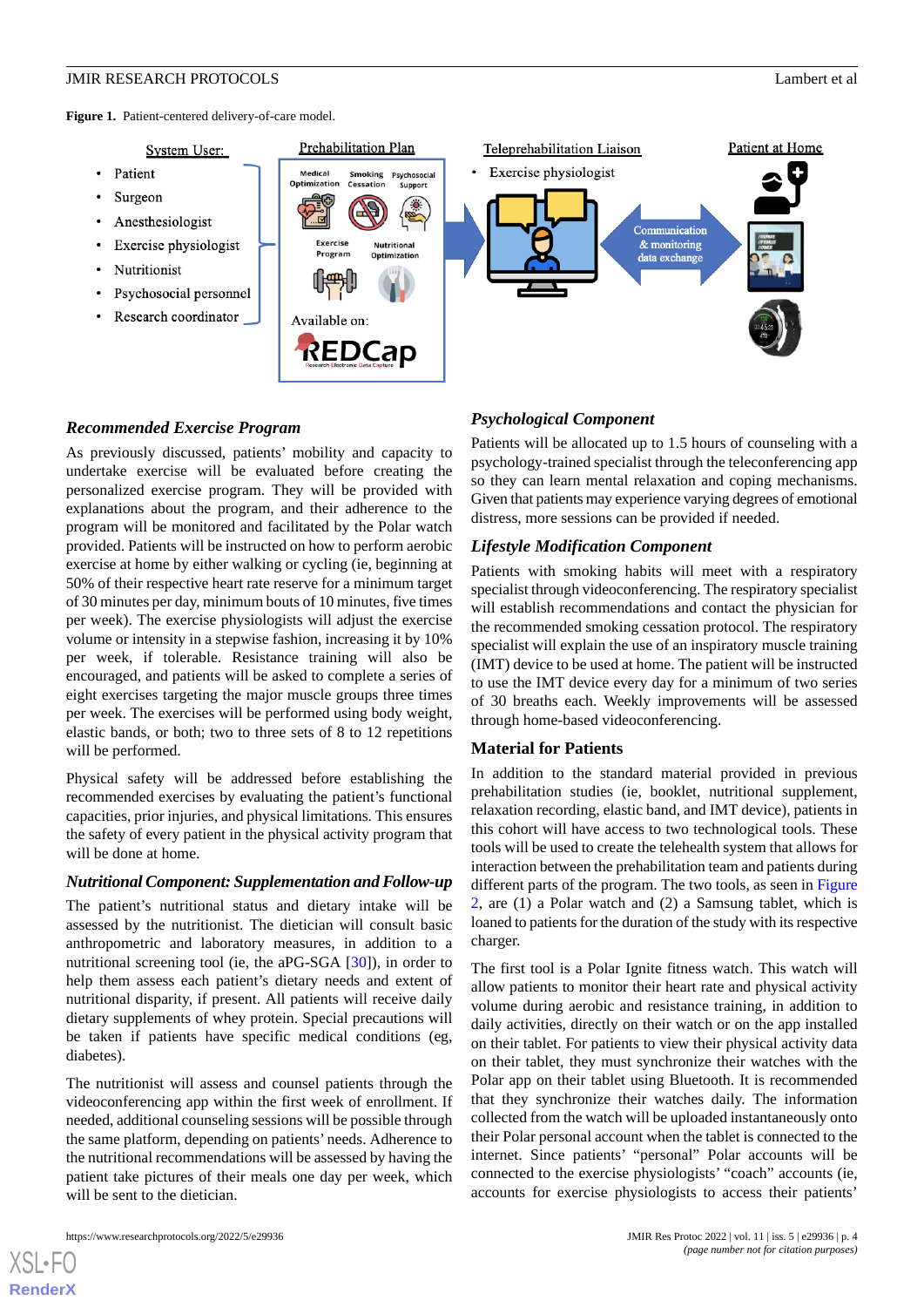activity logs) prior to provision of the technologies, the daily physical activity information uploaded by the patient will be able to be remotely viewed instantaneously by the prehabilitation team. The information collected (ie, minutes of physical activity, heart rate, and daily step count) will help the prehabilitation team set weekly goals with the patients and monitor their progress.

The second tool is a Samsung tablet. The tablet will create a platform of communication between the patient and the multidisciplinary prehabilitation team. On the tablet, which will be provided with data (ie, internet access), patients will have access to the following: (1) reference videos about the different aspects of their prehabilitation program, (2) a videoconferencing and chat app to communicate with their family and health care professionals (ie, Zoom), (3) a calendar to remind them of counseling appointments, (4) a daily three-question survey concerning adherence, (5) an app to track their physical activity progress, (6) audio recordings for relaxation and coping exercises, and (7) questionnaires and tools for the baseline assessment, preoperative assessment, and postoperative follow-ups. The MUHC information technology (IT) department will format the tablets with their content and apps. This will ensure that all materials will have the same settings with the right security settings applied.

<span id="page-4-0"></span>



#### **Outcomes of Interest**

The primary outcome is feasibility of teleprehabilitation for high-priority patients with cancer. The criteria to evaluate feasibility are as follows: (1) the recruitment rate, (2) remote access and collection of outcomes measured via technology tools in 70% or more of the patients weekly (eg, step counts and heart rate), (3) an average attendance rate for all components of the multimodal prehabilitation program of 71% or higher (ie, attendance at monitored virtual sessions and independent home-based exercise sessions), and (4) a retention rate of 66% or higher. The rates of recruitment, adherence, and retention will be compared to target thresholds. The recruitment rate is defined as the proportion of eligible patients that consented to participate in the study and is considered to be adequate if greater than 80%. Program adherence is a multifaceted parameter; in this study, adherence will be based on attendance at the synchronous teleprehabilitation sessions and completion of home-based aerobic and resistance exercise sessions that were prescribed. Therefore, adherence to the exercise or

teleprehabilitation sessions will be based on the number of sessions completed relative to the number that were prescribed. In a hypothetical example, a patient could be prescribed one teleprehabilitation session, three aerobic sessions, and two resistance sessions per week for a 4-week duration, and they could complete three, 10, and five sessions, respectively. Therefore, their adherence to each component would be 75%, 83%, and 62%, respectively. The total adherence is based on an equally weighted distribution across the above-mentioned components (ie, teleprehabilitation, aerobic, and resistance sessions); therefore, the final attendance score would be 73%. The target threshold for adherence is 71%, which was derived from internal historical data [[39\]](#page-9-1). Retention refers to the number of patients that complete the program with reference to those that consented and is considered to be a success if greater than 66%. Additionally, qualitative measures, such as rationale for refusal to participate, low adherence, and number of dropouts, will be collected to provide more contextual information for interpretation.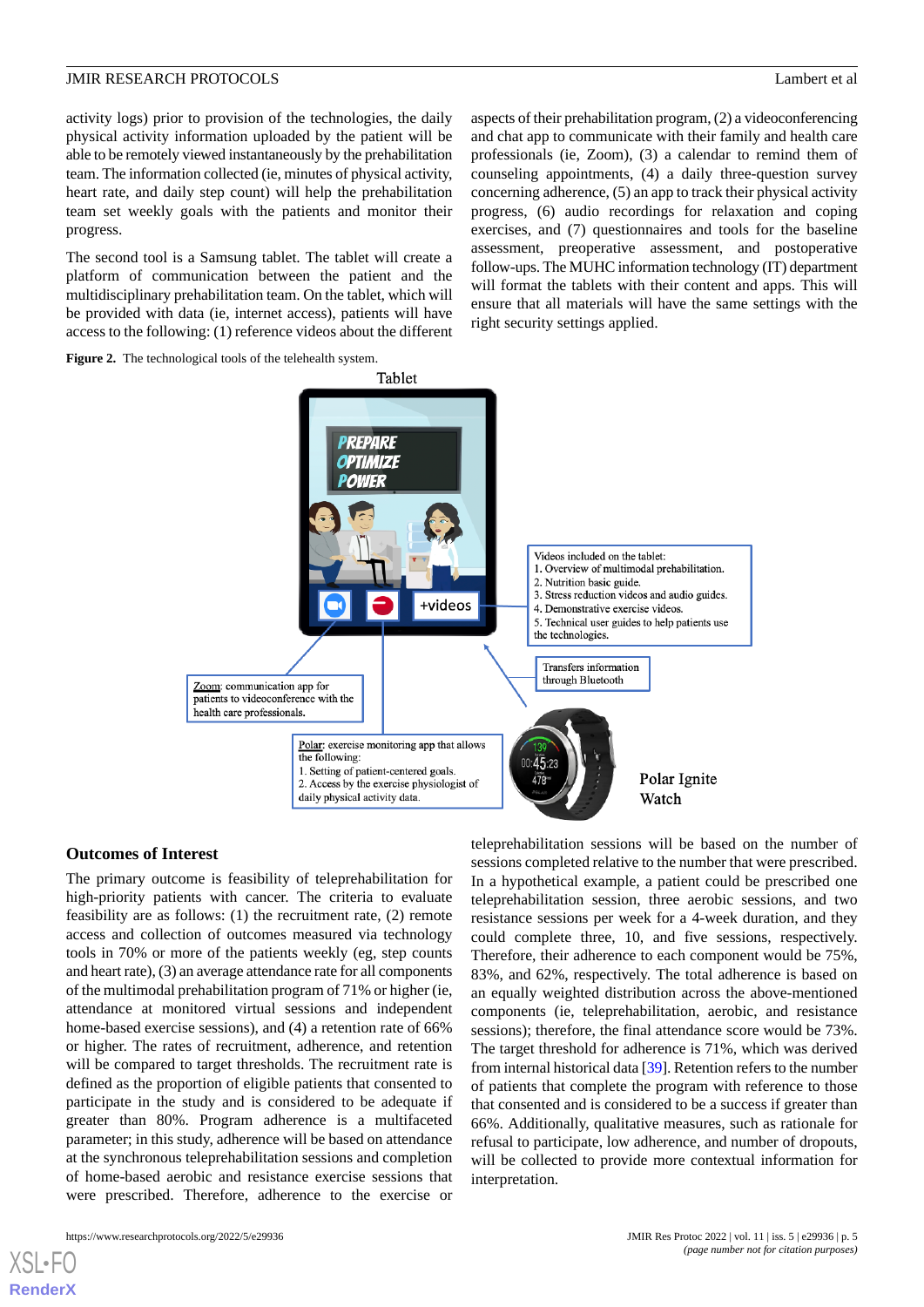The secondary outcome is the safety of delivering telerehabilitation interventions. It will be documented by the occurrence of program-related adverse events, as elaborated by the typology by Ory et al [[40\]](#page-9-2) for exercise. The study will be considered safe if the incidence of serious adverse events represents 5% of patients or less. Serious adverse events will be considered as events that would prompt the interruption of the exercise session or the program [\[41](#page-9-3)]. The exercise physiologists will question patients on the occurrence of adverse events during weekly synchronous teleprehabilitation sessions. Events will be reported in a timely manner to the physician coinvestigators at the prehabilitation clinic, who will evaluate the severity of the event and the need for temporary or permanent discontinuation of the program, if necessary. Patients will continue to be followed by our research team until the end of the study, even if the exercise program is interrupted (ie, 8 weeks after surgery).

## **Statistical Considerations**

Descriptive analyses, including means and proportions, will be used to compare demographics and the baseline functional and pathological states of those who remain in the study until completion, as well as those who drop out. This is an essential step to establish that the sample is representative of the population and to mediate potential demographic status biases. Means and SDs will be reported when data are normally distributed, as parametric analyses will be selected. A nonresponse analysis will be conducted using chi-square tests and two-sample *t* tests.

To assess feasibility, the recruitment, completion, and adherence rates will be computed. A one-sample 2-sided *z* test will be performed on the respective rates, with thresholds set at 80% for recruitment and completion and 71% for adherence, based on internal historical data. To assess the adherence rate of individual patients, the completion status of synchronous teleprehabilitation sessions and home-based exercise sessions will be evaluated in a dichotomous manner and will be subject to a proportion of completed sessions that were prescribed. The weekly proportion of completed prescribed sessions will be summed over the whole duration of participation (ie, 4 weeks), and an individual adherence score will be calculated, with equal weights for teleprehabilitation sessions, aerobic sessions, and resistance sessions. Lastly, the individual attendance scores will be pooled with others for the *z* test analysis.

To assess safety, descriptive statistics will be used to report adverse events by type of event (eg, musculoskeletal and cardiac) to establish incidence. The threshold to conclude that teleprehabilitation is safe is a 5% or lower incidence of severe adverse events.

These calculations will be performed using SPSS Statistics for Windows (version 24.0; IBM Corp), with the CI and significance levels preset at 95% and .05, respectively.

#### **Sample Size and Timeline**

The sample size will be based on the evaluation of adherence to the home-based prehabilitation program. In a previous home-based study, we reported an adherence rate to prehabilitation of 78% ( $n=38$ ) [\[38](#page-9-0)] prior to surgery. We assume

 $XS$ -FO **[RenderX](http://www.renderx.com/)**

that the adherence rate in this study will not be much lower because, despite being isolated at home, patients will have access to videos and a watch, which will encourage them to be active and engaged in the program. As per our experience, we expect 20% refusal to participate and 20% loss to follow-up. Approximately 500 patients each year undergo operations at the Montreal General Hospital (MGH) for lung, esophageal, stomach, and colorectal cancer.

## **Confidentiality**

The technologies in this project (eg, the Zoom videoconferencing platform and the Polar watch app) use confidential information (ie, emails and names). Patients will receive the materials (ie, tablet and watch) with preset accounts from the MUHC IT department, fully coding their identity, where both their names and emails will be coded. Patients will be encouraged to read the privacy notices for both the Polar and Zoom apps. Further, the Polar Ignite watch has a GPS that will record location and distances traveled when activated during cardiopulmonary training sessions. This information will be disclosed to patients, as it may play a role in patients' willingness to participate.

## **Data Collection, Storage, Security, and Handling and Record Keeping**

The research coordinator (BT) and the principal investigator (FC) will assign identifiers to each study participant. These ID numbers (ie, PPP1 to PPP100) will not contain any protected health information (eg, social security number and medical record number).

The information collected for the purpose of the research study will be kept strictly confidential and locked in a cupboard within a locked room in the prehabilitation clinic at MGH. All staff, including students, have signed a confidentiality agreement. The password-protected computer where data will be entered is located in a locked room and is not accessible to patients or external members of the hospital.

Since the tablets will be provided with internet data and connection, the cookies will be disabled by the MUHC IT department. Additionally, patients will be asked to close their internet browser after each counseling appointment in order to maximize privacy and data protection.

All information (ie, demographic data, clinical data, patient-reported questionnaires, and adherence data) will be entered and managed in REDCap (Research Electronic Data Capture), a secure clinical trials management system. Data will be stripped of any identifying information (eg, name and address), and each subject will be assigned a study number. All of the information obtained will be treated in a confidential manner.

Study investigators, approved staff, collaborators, and the local REB will have access to review records for research, quality assurance, and data analysis. Data collected before the moment when patients express their wish to stop participating or when patients are lost to follow-up will be able to be analyzed in a confidential manner unless otherwise specified by the patients.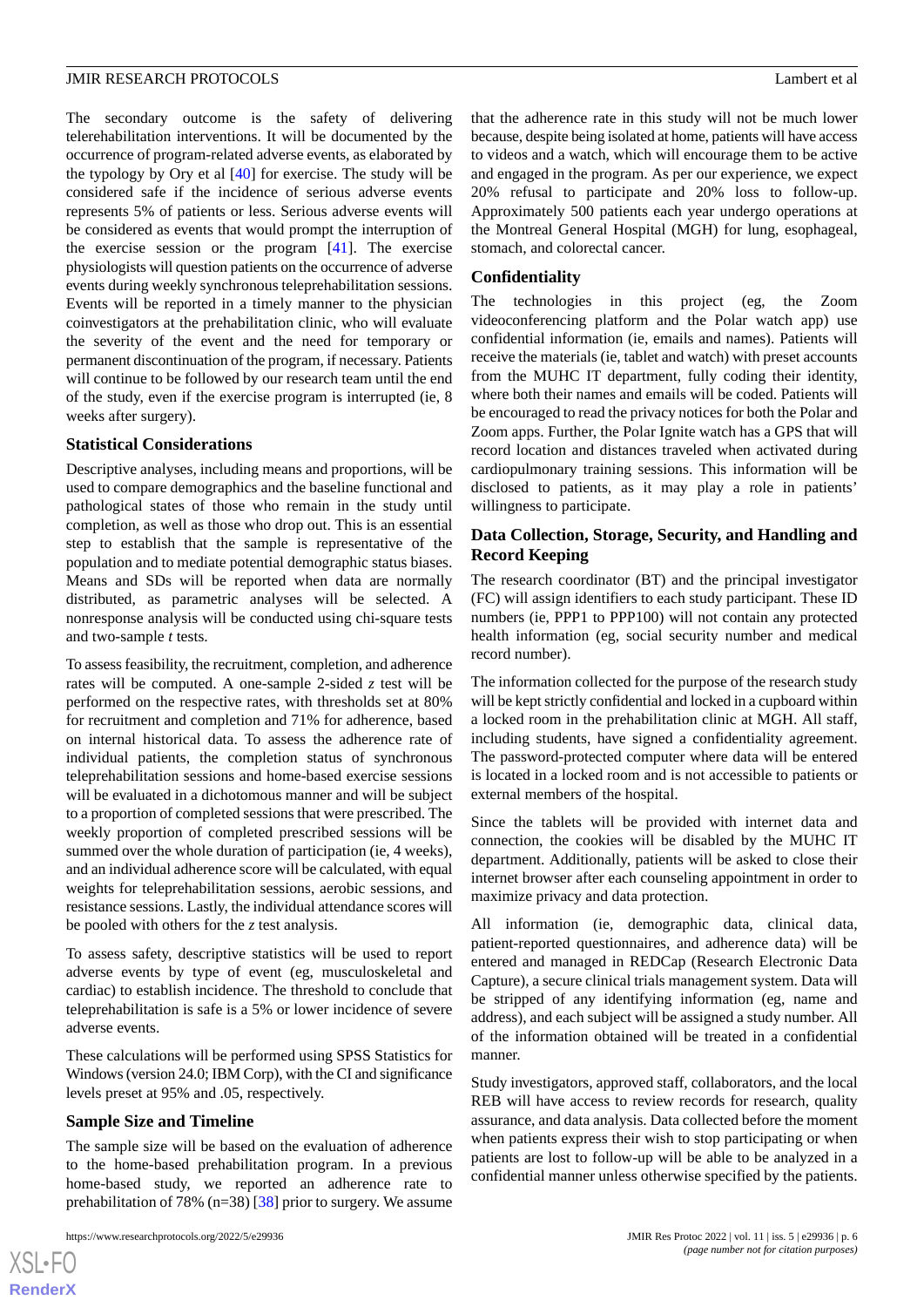Following the closure of the study, the principal investigator will maintain all study records in a safe and secure location for 7 years, as specified by local regulations. The records will be accessible to allow for appropriate audits and investigations.

# *Results*

The MGH Foundation funded the project in August 2020. The study recruitment period started on March 12, 2021, with the first patient also recruited in March 2021. As of March 2022, 36 patients have been recruited, including 24 patients who have completed their participation, 6 of whom were unable to complete their 4- and 8-week postoperative evaluations. Currently, there are 12 active participants who are still a part of the teleprehabilitation pathway. None of the participants reported any program-related adverse events. Recruitment is expected to conclude in September 2022, and data collection is expected to conclude in November 2022. Data analysis will be performed, and the results will be published by the beginning of 2023. Following the completion of the study, the results will be communicated in a peer-reviewed journal.

# *Discussion*

This study is a single-arm clinical trial that aims to investigate the safety and feasibility of delivering teleprehabilitation to patients with cancer who will undergo surgery. There are currently 36 patients recruited, 24 of whom have completed their participation. This is one of the first studies to use technology-assisted interventions in the preoperative setting. Due to the nature of the research, this study may face several challenges and limitations pertaining to (1) the study design, (2) public health measures and disease management, (3) and technologies.

The study design used is inherently subject to various biases due to the lack of a control group or randomization. First, selection bias may be of concern because the study may involve individuals who are more able to participate in the program, especially regarding the exercise component, or who are motivated and, hence, they may be part of a more compliant population. To mitigate the risk of selection bias, we offered participation in the study to all eligible patients who were referred to the clinic, providing technologies for all patients, including those with precarious socioeconomic status. Additionally, to mitigate the risk of misrepresentation of the population, baseline characteristics of patients will be analyzed in order to determine if the observed demographic and exercise capacities are comparable to other trials with surgical oncological candidates. Second, patients involved in the trial may have distinct levels of adherence to the different interventions. To prevent misrepresentation, adherence will be assessed separately for the different components of the program.

The COVID-19 pandemic has impacted the lives of millions of people around the world. COVID-19 pandemic restrictions are still being implemented and will likely remain for the

foreseeable future. Upon the new waves due to emerging variants, two potential limits can be foreseen. First, it is possible that patients with cancer may be reluctant to come to the clinic for assessments. To mitigate this challenge, the multidisciplinary prehabilitation team will try to time in-person assessments to coincide with the patients'other medical appointments. Second, the surgical backlog associated with the first waves of COVID-19 have led to patients missing their window for curative tumor resection of early-grade malignancies [[2](#page-7-1)]. This may present a challenge in prehabilitation, as many patients may experience modifications in their disease management strategies, which can contribute to an elevated dropout rate. To mitigate the misinterpretation of the dropout rate, patients who drop out of the teleprehabilitation program will be asked their motive for doing so.

The technologies in the study constitute another challenge that may limit both data collection and interpretation. There are three technology-related limitations that can be foreseen for data collection. First, patients may not wear the wearable device (ie, sport watch) for the same number of days or hours within a day. Second, the battery in the device could run out. Third, patients could forget to record their training sessions [\[42](#page-9-4)]. All of these could impact the validity of the daily measurements and prompt difficulties when pooling the data from different patients together. This challenge of validity can be mediated in two ways. First, the exercise physiologists could be provided with common training on the technologies and the anticipated technical challenges in order to be able to readily provide support to patients. Second, continuous patient feedback could be provided during synchronous teleprehabilitation sessions relating to patients' real activities if they experienced technological challenges. For example, if a patient has forgotten to stop a training record on their watch, the record may show a 5-hour exercise session, but through the active investigation and open communication between the patient and the exercise physiologist, correction of the erroneous data could be highlighted. Moreover, an additional limitation could be that interpretation of the data can be overwhelming due to the large amount of data collected from each patient daily (ie, multiple time points across the program). This prompts the need for careful statistical considerations when evaluating adherence. To mitigate this challenge, the prehabilitation team will consult a statistician in the conduct of the statistical analyses.

In conclusion, this trial will provide important insights into the use of telehealth in the administration of prehabilitation services. The trial will provide a large amount of information that will respond to gaps in the literature, as there are minimal reports on the use of telehealth rehabilitation and prehabilitation services among elderly populations and in acute contexts, such as the preoperative period [\[24](#page-8-6)]. Further, in the context of the evolving pandemic, it can be foreseen that such intervention methodologies will become important tools in providing supportive care to patients with cancer at different institutions in the near and distant future [\[2](#page-7-1)].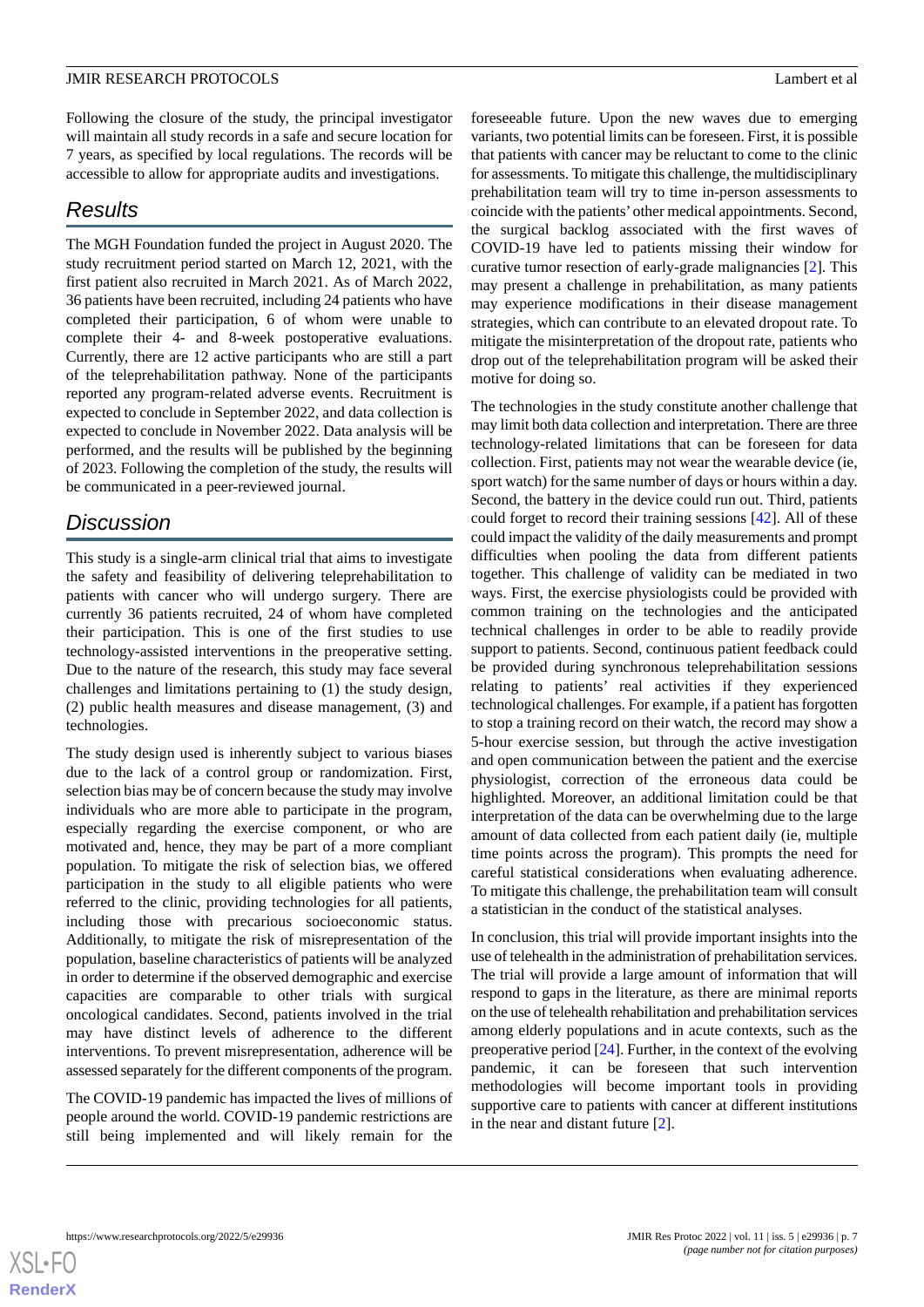## **Acknowledgments**

This research project received funding from the MGH Foundation to buy the technologies and from the Peri Operative Program Foundation to pay the staff working at the prehabilitation clinic.

## **Data Availability**

The principal investigator (FC) and the research coordinator (BT) will have full access to the final database; data will be available upon reasonable request. The results of the study will be presented in a peer-reviewed journal and international conferences and will be clearly reported on ClinicalTrials.gov.

## **Authors' Contributions**

All authors contributed significantly to either the elaboration or writing and review of the trial, with GL and FC as the main contributors as first author and principal investigator, respectively. KD assisted in the revision of the paper, and BT assisted with the coordination of the system and study. All authors read and approved the manuscript.

## **Conflicts of Interest**

<span id="page-7-0"></span>None declared.

## **References**

- <span id="page-7-1"></span>1. Schmunk R. Catching up on BC surgery backlog will take up to 2 years, province says. CBC News. 2020 May 07. URL: <https://www.cbc.ca/news/canada/british-columbia/elective-surgeries-resuming-in-bc-covid-19-1.5559340> [accessed 2022-04-24]
- <span id="page-7-2"></span>2. Riera R, Bagattini ÂM, Pacheco RL, Pachito DV, Roitberg F, Ilbawi A. Delays and disruptions in cancer health care due to COVID-19 pandemic: Systematic review. JCO Glob Oncol 2021 Feb;7:311-323 [\[FREE Full text\]](http://europepmc.org/abstract/MED/33617304) [doi: [10.1200/GO.20.00639](http://dx.doi.org/10.1200/GO.20.00639)] [Medline: [33617304](http://www.ncbi.nlm.nih.gov/entrez/query.fcgi?cmd=Retrieve&db=PubMed&list_uids=33617304&dopt=Abstract)]
- <span id="page-7-11"></span><span id="page-7-9"></span>3. Silver JK. Prehabilitation could save lives in a pandemic. BMJ 2020 Apr 06;369:m1386. [doi: [10.1136/bmj.m1386\]](http://dx.doi.org/10.1136/bmj.m1386) [Medline: [32253187](http://www.ncbi.nlm.nih.gov/entrez/query.fcgi?cmd=Retrieve&db=PubMed&list_uids=32253187&dopt=Abstract)]
- 4. Silver JK. Prehabilitation may help mitigate an increase in COVID-19 peripandemic surgical morbidity and mortality. Am J Phys Med Rehabil 2020 Jun;99(6):459-463 [[FREE Full text\]](http://europepmc.org/abstract/MED/32324618) [doi: [10.1097/PHM.0000000000001452\]](http://dx.doi.org/10.1097/PHM.0000000000001452) [Medline: [32324618\]](http://www.ncbi.nlm.nih.gov/entrez/query.fcgi?cmd=Retrieve&db=PubMed&list_uids=32324618&dopt=Abstract)
- <span id="page-7-3"></span>5. Lambert G, Drummond K, Ferreira V, Carli F. Teleprehabilitation during COVID-19 pandemic: The essentials of "what" and "how". Support Care Cancer 2021 Feb;29(2):551-554 [\[FREE Full text\]](http://europepmc.org/abstract/MED/32918606) [doi: [10.1007/s00520-020-05768-4\]](http://dx.doi.org/10.1007/s00520-020-05768-4) [Medline: [32918606](http://www.ncbi.nlm.nih.gov/entrez/query.fcgi?cmd=Retrieve&db=PubMed&list_uids=32918606&dopt=Abstract)]
- <span id="page-7-5"></span><span id="page-7-4"></span>6. Waterland JL, Chahal R, Ismail H, Sinton C, Riedel B, Francis JJ, et al. Implementing a telehealth prehabilitation education session for patients preparing for major cancer surgery. BMC Health Serv Res 2021 May 10;21(1):443 [[FREE Full text](https://bmchealthservres.biomedcentral.com/articles/10.1186/s12913-021-06437-w)] [doi: [10.1186/s12913-021-06437-w](http://dx.doi.org/10.1186/s12913-021-06437-w)] [Medline: [33971869](http://www.ncbi.nlm.nih.gov/entrez/query.fcgi?cmd=Retrieve&db=PubMed&list_uids=33971869&dopt=Abstract)]
- <span id="page-7-6"></span>7. Li C, Carli F, Lee L, Charlebois P, Stein B, Liberman AS, et al. Impact of a trimodal prehabilitation program on functional recovery after colorectal cancer surgery: A pilot study. Surg Endosc 2013 Apr;27(4):1072-1082. [doi: [10.1007/s00464-012-2560-5\]](http://dx.doi.org/10.1007/s00464-012-2560-5) [Medline: [23052535](http://www.ncbi.nlm.nih.gov/entrez/query.fcgi?cmd=Retrieve&db=PubMed&list_uids=23052535&dopt=Abstract)]
- <span id="page-7-7"></span>8. Carli F, Gillis C, Scheede-Bergdahl C. Promoting a culture of prehabilitation for the surgical cancer patient. Acta Oncol 2017 Feb;56(2):128-133. [doi: [10.1080/0284186X.2016.1266081](http://dx.doi.org/10.1080/0284186X.2016.1266081)] [Medline: [28067101](http://www.ncbi.nlm.nih.gov/entrez/query.fcgi?cmd=Retrieve&db=PubMed&list_uids=28067101&dopt=Abstract)]
- 9. Milgrom DP, Lad NL, Koniaris LG, Zimmers TA. Bone pain and muscle weakness in cancer patients. Curr Osteoporos Rep 2017 Apr;15(2):76-87 [[FREE Full text\]](http://europepmc.org/abstract/MED/28497213) [doi: [10.1007/s11914-017-0354-3](http://dx.doi.org/10.1007/s11914-017-0354-3)] [Medline: [28497213](http://www.ncbi.nlm.nih.gov/entrez/query.fcgi?cmd=Retrieve&db=PubMed&list_uids=28497213&dopt=Abstract)]
- <span id="page-7-8"></span>10. West MA, Wischmeyer PE, Grocott MPW. Prehabilitation and nutritional support to improve perioperative outcomes. Curr Anesthesiol Rep 2017;7(4):340-349 [\[FREE Full text\]](http://europepmc.org/abstract/MED/29200973) [doi: [10.1007/s40140-017-0245-2](http://dx.doi.org/10.1007/s40140-017-0245-2)] [Medline: [29200973\]](http://www.ncbi.nlm.nih.gov/entrez/query.fcgi?cmd=Retrieve&db=PubMed&list_uids=29200973&dopt=Abstract)
- <span id="page-7-10"></span>11. Valkenet K, van de Port IGL, Dronkers JJ, de Vries WR, Lindeman E, Backx FJG. The effects of preoperative exercise therapy on postoperative outcome: A systematic review. Clin Rehabil 2011 Feb;25(2):99-111. [doi: [10.1177/0269215510380830\]](http://dx.doi.org/10.1177/0269215510380830) [Medline: [21059667\]](http://www.ncbi.nlm.nih.gov/entrez/query.fcgi?cmd=Retrieve&db=PubMed&list_uids=21059667&dopt=Abstract)
- <span id="page-7-12"></span>12. Ferreira V, Lawson C, Ekmekjian T, Carli F, Scheede-Bergdahl C, Chevalier S. Effects of preoperative nutrition and multimodal prehabilitation on functional capacity and postoperative complications in surgical lung cancer patients: A systematic review. Support Care Cancer 2021 Oct;29(10):5597-5610. [doi: [10.1007/s00520-021-06161-5\]](http://dx.doi.org/10.1007/s00520-021-06161-5) [Medline: [33768372](http://www.ncbi.nlm.nih.gov/entrez/query.fcgi?cmd=Retrieve&db=PubMed&list_uids=33768372&dopt=Abstract)]
- <span id="page-7-13"></span>13. Carli F, Zavorsky GS. Optimizing functional exercise capacity in the elderly surgical population. Curr Opin Clin Nutr Metab Care 2005 Jan;8(1):23-32. [doi: [10.1097/00075197-200501000-00005\]](http://dx.doi.org/10.1097/00075197-200501000-00005) [Medline: [15585997](http://www.ncbi.nlm.nih.gov/entrez/query.fcgi?cmd=Retrieve&db=PubMed&list_uids=15585997&dopt=Abstract)]
- 14. Ester M, Eisele M, Wurz A, McDonough MH, McNeely M, Culos-Reed SN. Current evidence and directions for future research in eHealth physical activity interventions for adults affected by cancer: Systematic review. JMIR Cancer 2021 Sep 20;7(3):e28852 [[FREE Full text\]](https://cancer.jmir.org/2021/3/e28852/) [doi: [10.2196/28852](http://dx.doi.org/10.2196/28852)] [Medline: [34542415](http://www.ncbi.nlm.nih.gov/entrez/query.fcgi?cmd=Retrieve&db=PubMed&list_uids=34542415&dopt=Abstract)]
- 15. McCann L, McMillan KA, Pugh G. Digital interventions to support adolescents and young adults with cancer: Systematic review. JMIR Cancer 2019 Jul 31;5(2):e12071 [[FREE Full text](https://cancer.jmir.org/2019/2/e12071/)] [doi: [10.2196/12071\]](http://dx.doi.org/10.2196/12071) [Medline: [31368438\]](http://www.ncbi.nlm.nih.gov/entrez/query.fcgi?cmd=Retrieve&db=PubMed&list_uids=31368438&dopt=Abstract)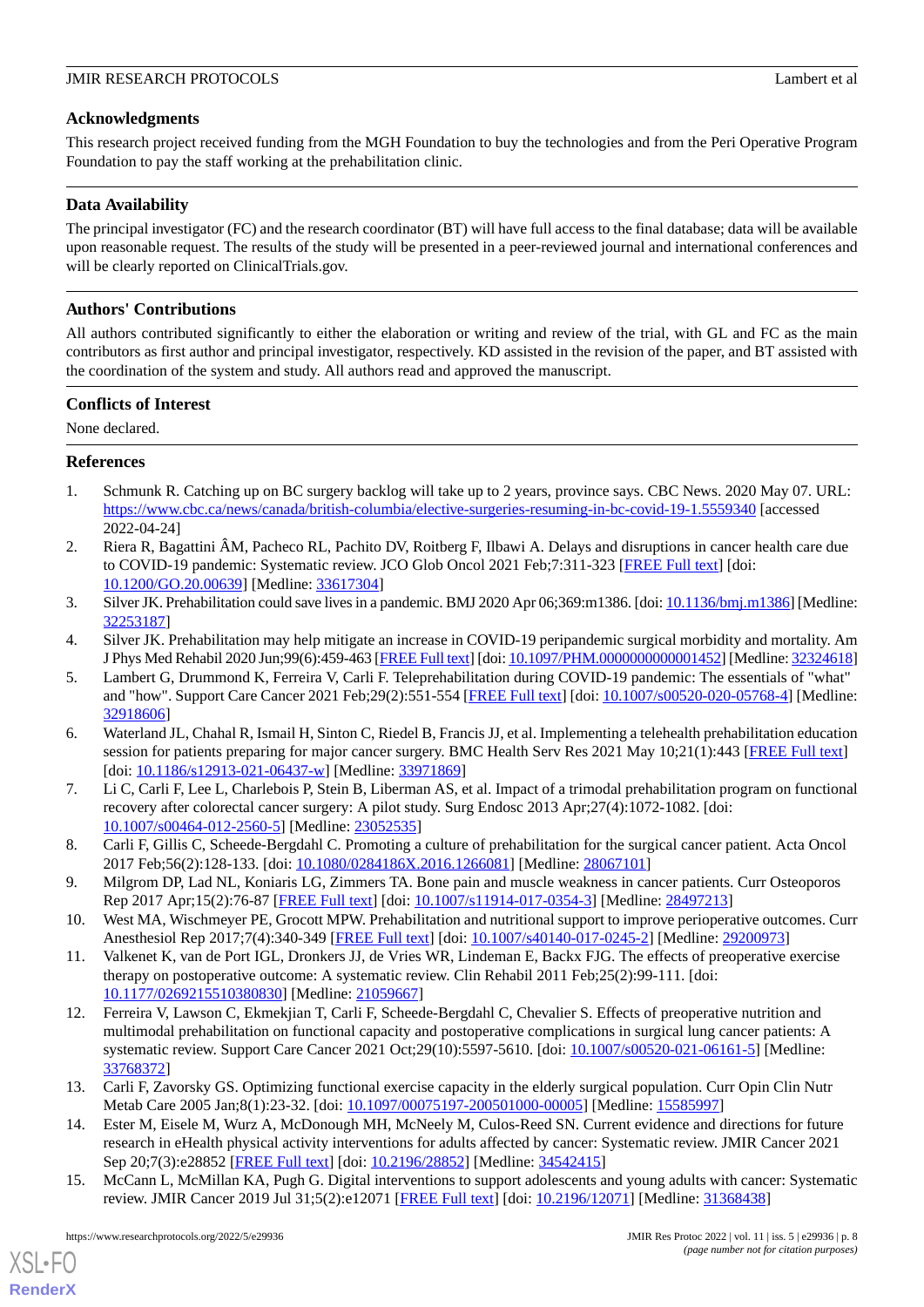## **JMIR RESEARCH PROTOCOLS** Lambert et al.

- <span id="page-8-0"></span>16. Faro JM, Mattocks KM, Nagawa CS, Lemon SC, Wang B, Cutrona SL, et al. Physical activity, mental health, and technology preferences to support cancer survivors during the COVID-19 pandemic: Cross-sectional study. JMIR Cancer 2021 Feb 03;7(1):e25317 [\[FREE Full text](https://cancer.jmir.org/2021/1/e25317/)] [doi: [10.2196/25317\]](http://dx.doi.org/10.2196/25317) [Medline: [33471776\]](http://www.ncbi.nlm.nih.gov/entrez/query.fcgi?cmd=Retrieve&db=PubMed&list_uids=33471776&dopt=Abstract)
- <span id="page-8-1"></span>17. Telemedicine: Opportunities and Developments in Member States: Report on the Second Global Survey on eHealth 2009 (Global Observatory for eHealth Series, Volume 2). Geneva, Switzerland: World Health Organization; 2010:1-93.
- 18. van Egmond MA, van der Schaaf M, Vredeveld T, Vollenbroek-Hutten MMR, van Berge Henegouwen MI, Klinkenbijl JHG, et al. Effectiveness of physiotherapy with telerehabilitation in surgical patients: A systematic review and meta-analysis. Physiotherapy 2018 Sep;104(3):277-298. [doi: [10.1016/j.physio.2018.04.004](http://dx.doi.org/10.1016/j.physio.2018.04.004)] [Medline: [30030037\]](http://www.ncbi.nlm.nih.gov/entrez/query.fcgi?cmd=Retrieve&db=PubMed&list_uids=30030037&dopt=Abstract)
- <span id="page-8-2"></span>19. Haas K, Hayoz S, Maurer-Wiesner S. Effectiveness and feasibility of a remote lifestyle intervention by dietitians for overweight and obese adults: Pilot study. JMIR Mhealth Uhealth 2019 Apr 11;7(4):e12289 [[FREE Full text](https://mhealth.jmir.org/2019/4/e12289/)] [doi: [10.2196/12289\]](http://dx.doi.org/10.2196/12289) [Medline: [30973338\]](http://www.ncbi.nlm.nih.gov/entrez/query.fcgi?cmd=Retrieve&db=PubMed&list_uids=30973338&dopt=Abstract)
- <span id="page-8-3"></span>20. Lungu A, Boone MS, Chen SY, Chen CE, Walser RD. Effectiveness of a cognitive behavioral coaching program delivered via video in real world settings. Telemed J E Health 2021 Jan;27(1):47-54 [\[FREE Full text\]](http://europepmc.org/abstract/MED/32311301) [doi: [10.1089/tmj.2019.0313](http://dx.doi.org/10.1089/tmj.2019.0313)] [Medline: [32311301](http://www.ncbi.nlm.nih.gov/entrez/query.fcgi?cmd=Retrieve&db=PubMed&list_uids=32311301&dopt=Abstract)]
- <span id="page-8-4"></span>21. Liang Z, Ploderer B. Sleep tracking in the real world: A qualitative study into barriers for improving sleep. In: Proceedings of the 28th Australian Conference on Computer-Human Interaction. 2016 Presented at: The 28th Australian Conference on Computer-Human Interaction; November 29-December 2, 2016; Launceston, Australia p. 537-541. [doi: [10.1145/3010915.3010988](http://dx.doi.org/10.1145/3010915.3010988)]
- <span id="page-8-5"></span>22. Düking P, Giessing L, Frenkel MO, Koehler K, Holmberg H, Sperlich B. Wrist-worn wearables for monitoring heart rate and energy expenditure while sitting or performing light-to-vigorous physical activity: Validation study. JMIR Mhealth Uhealth 2020 May 06;8(5):e16716 [[FREE Full text\]](https://mhealth.jmir.org/2020/5/e16716/) [doi: [10.2196/16716](http://dx.doi.org/10.2196/16716)] [Medline: [32374274](http://www.ncbi.nlm.nih.gov/entrez/query.fcgi?cmd=Retrieve&db=PubMed&list_uids=32374274&dopt=Abstract)]
- <span id="page-8-6"></span>23. Roberts LM, Jaeger BC, Baptista LC, Harper SA, Gardner AK, Jackson EA, et al. Wearable technology to reduce sedentary behavior and CVD risk in older adults: A pilot randomized clinical trial. Clin Interv Aging 2019;14:1817-1828 [\[FREE Full](https://dx.doi.org/10.2147/CIA.S222655) [text](https://dx.doi.org/10.2147/CIA.S222655)] [doi: [10.2147/CIA.S222655](http://dx.doi.org/10.2147/CIA.S222655)] [Medline: [31695350\]](http://www.ncbi.nlm.nih.gov/entrez/query.fcgi?cmd=Retrieve&db=PubMed&list_uids=31695350&dopt=Abstract)
- <span id="page-8-7"></span>24. Horsley S, Schock G, Grona SL, Montieth K, Mowat B, Stasiuk K, et al. Use of real-time videoconferencing to deliver physical therapy services: A scoping review of published and emerging evidence. J Telemed Telecare 2020 Dec;26(10):581-589. [doi: [10.1177/1357633X19854647](http://dx.doi.org/10.1177/1357633X19854647)] [Medline: [31213166\]](http://www.ncbi.nlm.nih.gov/entrez/query.fcgi?cmd=Retrieve&db=PubMed&list_uids=31213166&dopt=Abstract)
- <span id="page-8-9"></span><span id="page-8-8"></span>25. ATS Committee on Proficiency Standards for Clinical Pulmonary Function Laboratories. ATS statement: Guidelines for the six-minute walk test. Am J Respir Crit Care Med 2002 Jul 01;166(1):111-117. [doi: [10.1164/ajrccm.166.1.at1102\]](http://dx.doi.org/10.1164/ajrccm.166.1.at1102) [Medline: [12091180](http://www.ncbi.nlm.nih.gov/entrez/query.fcgi?cmd=Retrieve&db=PubMed&list_uids=12091180&dopt=Abstract)]
- <span id="page-8-10"></span>26. Davis DHJ, Rockwood MRH, Mitnitski AB, Rockwood K. Impairments in mobility and balance in relation to frailty. Arch Gerontol Geriatr 2011;53(1):79-83. [doi: [10.1016/j.archger.2010.06.013\]](http://dx.doi.org/10.1016/j.archger.2010.06.013) [Medline: [20678816\]](http://www.ncbi.nlm.nih.gov/entrez/query.fcgi?cmd=Retrieve&db=PubMed&list_uids=20678816&dopt=Abstract)
- <span id="page-8-11"></span>27. Bohannon RW. Sit-to-stand test for measuring performance of lower extremity muscles. Percept Mot Skills 1995 Feb;80(1):163-166. [doi: [10.2466/pms.1995.80.1.163](http://dx.doi.org/10.2466/pms.1995.80.1.163)] [Medline: [7624188](http://www.ncbi.nlm.nih.gov/entrez/query.fcgi?cmd=Retrieve&db=PubMed&list_uids=7624188&dopt=Abstract)]
- <span id="page-8-12"></span>28. Innes E. Handgrip strength testing: A review of the literature. Aust Occup Ther J 1999 Sep;46(3):120-140. [doi: [10.1046/j.1440-1630.1999.00182.x\]](http://dx.doi.org/10.1046/j.1440-1630.1999.00182.x)
- <span id="page-8-13"></span>29. Rikli RE, Jones CJ. Development and validation of criterion-referenced clinically relevant fitness standards for maintaining physical independence in later years. Gerontologist 2013 Apr;53(2):255-267. [doi: [10.1093/geront/gns071](http://dx.doi.org/10.1093/geront/gns071)] [Medline: [22613940](http://www.ncbi.nlm.nih.gov/entrez/query.fcgi?cmd=Retrieve&db=PubMed&list_uids=22613940&dopt=Abstract)]
- <span id="page-8-14"></span>30. Vigano AL, di Tomasso J, Kilgour RD, Trutschnigg B, Lucar E, Morais JA, et al. The abridged patient-generated subjective global assessment is a useful tool for early detection and characterization of cancer cachexia. J Acad Nutr Diet 2014 Jul;114(7):1088-1098. [doi: [10.1016/j.jand.2013.09.027](http://dx.doi.org/10.1016/j.jand.2013.09.027)] [Medline: [24462323](http://www.ncbi.nlm.nih.gov/entrez/query.fcgi?cmd=Retrieve&db=PubMed&list_uids=24462323&dopt=Abstract)]
- <span id="page-8-16"></span><span id="page-8-15"></span>31. Hlatky MA, Boineau RE, Higginbotham MB, Lee KL, Mark DB, Califf RM, et al. A brief self-administered questionnaire to determine functional capacity (the Duke Activity Status Index). Am J Cardiol 1989 Sep 15;64(10):651-654. [doi: [10.1016/0002-9149\(89\)90496-7](http://dx.doi.org/10.1016/0002-9149(89)90496-7)] [Medline: [2782256\]](http://www.ncbi.nlm.nih.gov/entrez/query.fcgi?cmd=Retrieve&db=PubMed&list_uids=2782256&dopt=Abstract)
- 32. Pickard AS, Wilke CT, Lin H, Lloyd A. Health utilities using the EQ-5D in studies of cancer. Pharmacoeconomics 2007;25(5):365-384. [doi: [10.2165/00019053-200725050-00002](http://dx.doi.org/10.2165/00019053-200725050-00002)] [Medline: [17488136](http://www.ncbi.nlm.nih.gov/entrez/query.fcgi?cmd=Retrieve&db=PubMed&list_uids=17488136&dopt=Abstract)]
- <span id="page-8-17"></span>33. Mykletun A, Stordal E, Dahl AA. Hospital Anxiety and Depression (HAD) scale: Factor structure, item analyses and internal consistency in a large population. Br J Psychiatry 2001 Dec;179:540-544. [doi: [10.1192/bjp.179.6.540](http://dx.doi.org/10.1192/bjp.179.6.540)] [Medline: [11731359\]](http://www.ncbi.nlm.nih.gov/entrez/query.fcgi?cmd=Retrieve&db=PubMed&list_uids=11731359&dopt=Abstract)
- <span id="page-8-19"></span><span id="page-8-18"></span>34. Stewart AL, Mills KM, King AC, Haskell WL, Gillis D, Ritter PL. CHAMPS physical activity questionnaire for older adults: Outcomes for interventions. Med Sci Sports Exerc 2001 Jul;33(7):1126-1141. [doi: [10.1097/00005768-200107000-00010](http://dx.doi.org/10.1097/00005768-200107000-00010)] [Medline: [11445760](http://www.ncbi.nlm.nih.gov/entrez/query.fcgi?cmd=Retrieve&db=PubMed&list_uids=11445760&dopt=Abstract)]
- 35. Feldman LS, Kaneva P, Demyttenaere S, Carli F, Fried GM, Mayo NE. Validation of a physical activity questionnaire (CHAMPS) as an indicator of postoperative recovery after laparoscopic cholecystectomy. Surgery 2009 Jul;146(1):31-39. [doi: [10.1016/j.surg.2009.02.019](http://dx.doi.org/10.1016/j.surg.2009.02.019)] [Medline: [19541008\]](http://www.ncbi.nlm.nih.gov/entrez/query.fcgi?cmd=Retrieve&db=PubMed&list_uids=19541008&dopt=Abstract)
- 36. Polar. URL:<https://www.polar.com/ca-en> [accessed 2022-04-24]
- 37. Zoom. URL: <https://zoom.us/pricing> [accessed 2022-04-24]